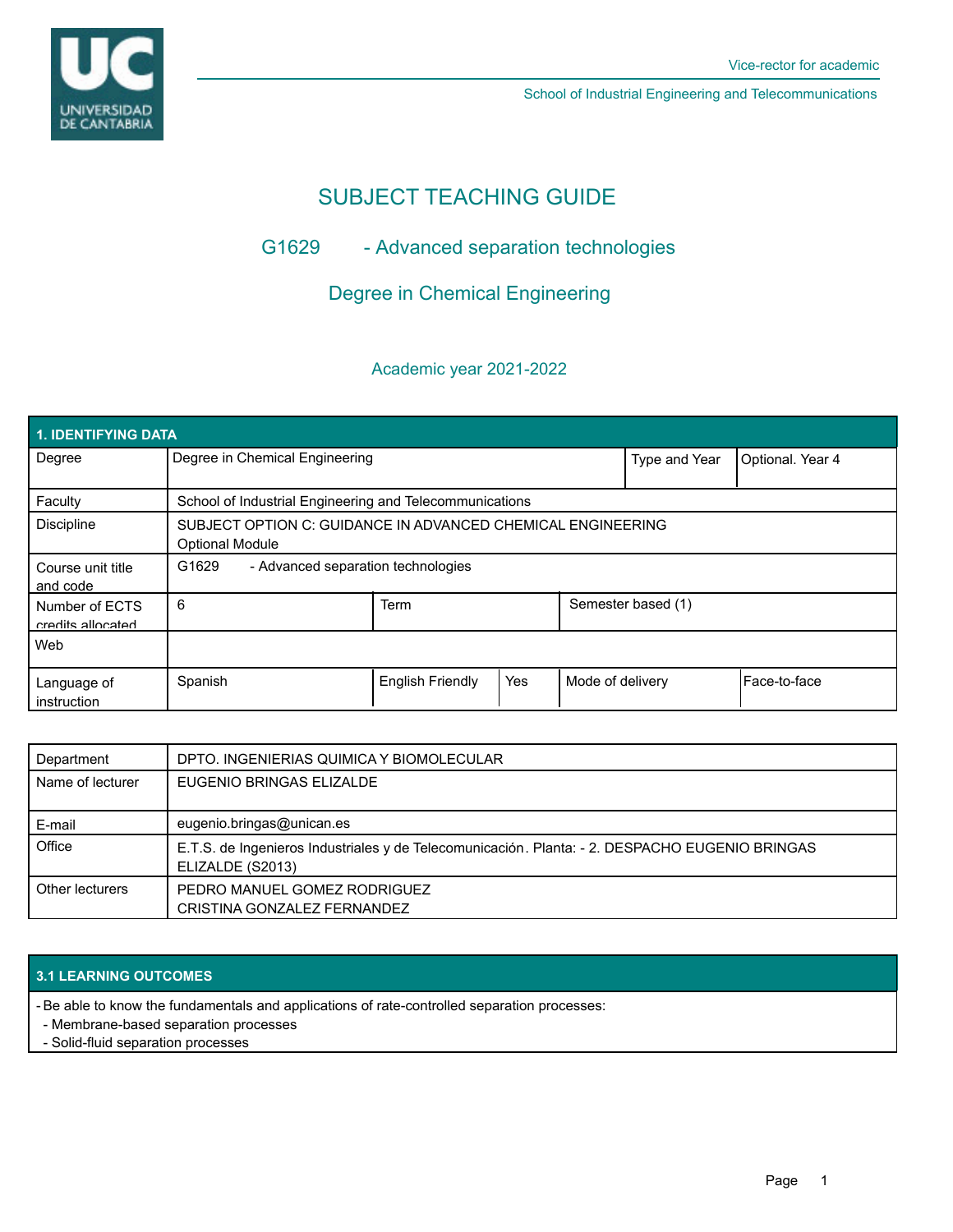

School of Industrial Engineering and Telecommunications

#### **4. OBJECTIVES**

Be able to know and understand from a qualitative and quantitative point of view the phenomena taking place in membrane units and adsorption/ion exchange columns.

Be able to identify and compare advanced separation processes on their application in solving separation problems in the context of industry and environment

## **6. COURSE ORGANIZATION**

| <b>CONTENTS</b> |                                                                                                                                                                                                                                                                                                                                                                                                                                                                                                                                      |  |  |
|-----------------|--------------------------------------------------------------------------------------------------------------------------------------------------------------------------------------------------------------------------------------------------------------------------------------------------------------------------------------------------------------------------------------------------------------------------------------------------------------------------------------------------------------------------------------|--|--|
|                 | UNIT 1: Introduction to advanced separation processes<br>1.<br>1.1. Introduction<br>1.2. Definition and classification of advanced separation processes<br>1.3. Examples of environmental and industrial applications                                                                                                                                                                                                                                                                                                                |  |  |
| 2               | UNIT 2. Membrane-based separation processes<br>2.<br>2.1. Pressure driven membrane processes: microfiltration (MF), ultrafiltration (UF), reverse osmosis (RO) and<br>nanofiltration (NF). Fundamentals, design and applications.<br>2.2. Concentration gradient driven membrane processes: pervaporation, gas permeation, dialysis, membrane-based<br>solvent extraction. Fundamentals, design and applications.<br>2.3. Other membrane-based separation processes: electrodialysis, forward osmosis and pressure retarded osmosis. |  |  |
| l3              | 3. UNIT 3. Fluid-solid separation processes<br>3.1. Adsorption. Fundamentals, design and applications.<br>3.2. Ion Exchange. Fundamentals, design and applications.                                                                                                                                                                                                                                                                                                                                                                  |  |  |

| <b>7. ASSESSMENT METHODS AND CRITERIA</b>                                                                                                                                                                                                                                                                          |               |           |            |               |  |  |  |  |  |
|--------------------------------------------------------------------------------------------------------------------------------------------------------------------------------------------------------------------------------------------------------------------------------------------------------------------|---------------|-----------|------------|---------------|--|--|--|--|--|
| <b>Description</b>                                                                                                                                                                                                                                                                                                 | <b>Type</b>   |           | Reassessn  | $\frac{0}{6}$ |  |  |  |  |  |
| Prersentation of practical sessions                                                                                                                                                                                                                                                                                | Oral Exam     | <b>No</b> | Yes        | 50,00         |  |  |  |  |  |
| Portfolio                                                                                                                                                                                                                                                                                                          | <b>Others</b> | <b>No</b> | <b>Yes</b> | 50,00         |  |  |  |  |  |
| <b>TOTAL</b>                                                                                                                                                                                                                                                                                                       |               |           |            |               |  |  |  |  |  |
| <b>Observations</b>                                                                                                                                                                                                                                                                                                |               |           |            |               |  |  |  |  |  |
| The student not following the continuos assessment procedure will take a final exam in the dates previously scheduled.<br>In case of interruption of face-to-face learning by activation of health alert activation, the assesment procedure will not be<br>modified and it will be performed using virtual tools. |               |           |            |               |  |  |  |  |  |
| Observations for part-time students                                                                                                                                                                                                                                                                                |               |           |            |               |  |  |  |  |  |

Article 24 from 'Reglamento de los Procesos de Evaluación en la Universidad de Cantabria' will be applied